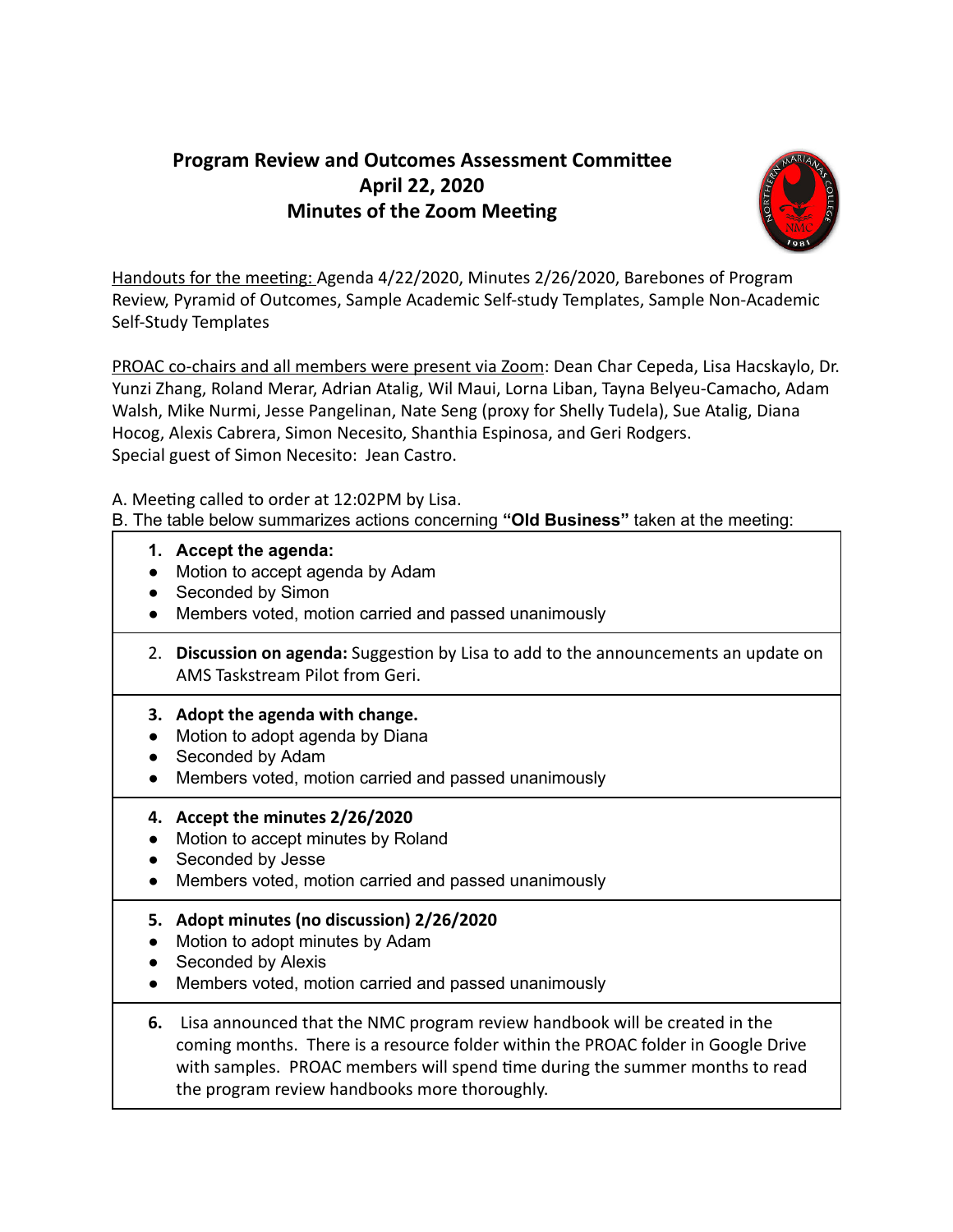**7. Old Business items 2b and 3:** Tabled by co-chairs until the next meeting due to time constraints.

## C. The table below summarizes actions concerning **"NEW Business"** taken at the meeting:

1. Continued discussion from Feb 26 meeting about PLOs, SLOs, AUOs, to include ILOs (Institutional Learning Outcomes). Dean Char clarified each type of outcome using Handout D. There was a robust discussion between Wil, Roland, Lisa, and Dean Char. Preparing for NMC's Institutional Report revealed the need for different program learning outcomes for the 2 and 4-year Business degree (currently there is no difference). There was also discussion about whether the pyramid/triangle diagram on Handout D is an accurate depiction for the outcomes. Should ILOs or SLOs be at the base? Lorna asked if any community colleges assess the ILOs. Geri said she can research this question and give an update. Dean Char stated that we need a committee to address the ILOs with further discussion. The ILO committee would be comparable to the Gen Ed committee.

2. Recommendation to change the name of the Form 2 Self-Study Reports. After discussion and numerous suggestions for the name change, the following three were at the forefront:

- *● Program Self-Study Report (PSR)*
- **•** *Program Effectiveness Report (PER)*
- *● Program Review Report (PRR)*

Wil made a motion to vote on the name Program Review Report. It was seconded by Roland. There was no call to vote on this motion since there was more discussion with Adam stating he would like to include PER in the vote. Voting on the 2 names was agreed upon by members, with an agreement to vote via the Zoom chat. Program Review Report (PRR) was chosen to replace Form 2 Self-Study Report.

Dean Char stated that the campus community needs to be informed of these name changes. Geri will create a flier.

3. There was a brief look at the sample Academic and Non-Academic Self-study Templates (Handouts E & F). Dean Char requested that members should read both sample reports as **homework**. Before the next PROAC meeting, members should be prepared to discuss the academic and non-academic reports to include key parts and the purpose of each report in the process of closing the loop of program review.

## 4. Announcements

- Geri stated that AMS training with the pilot programs is going well. Due to the time constraints, more details will be given at the next meeting.
- The next meeting is Wednesday, May 13, 2020 at 12:00 pm via Zoom (Geri to send details in an email with a password as we near the date). The agenda will include tabled items from today's meeting and **homework** (see #3 above).
- $\bullet$  There is a 2 hour meeting on May 20, 2020 with a tentative agenda:
	- a. Prepare for Program Review AY 2020-2021 & Matrix